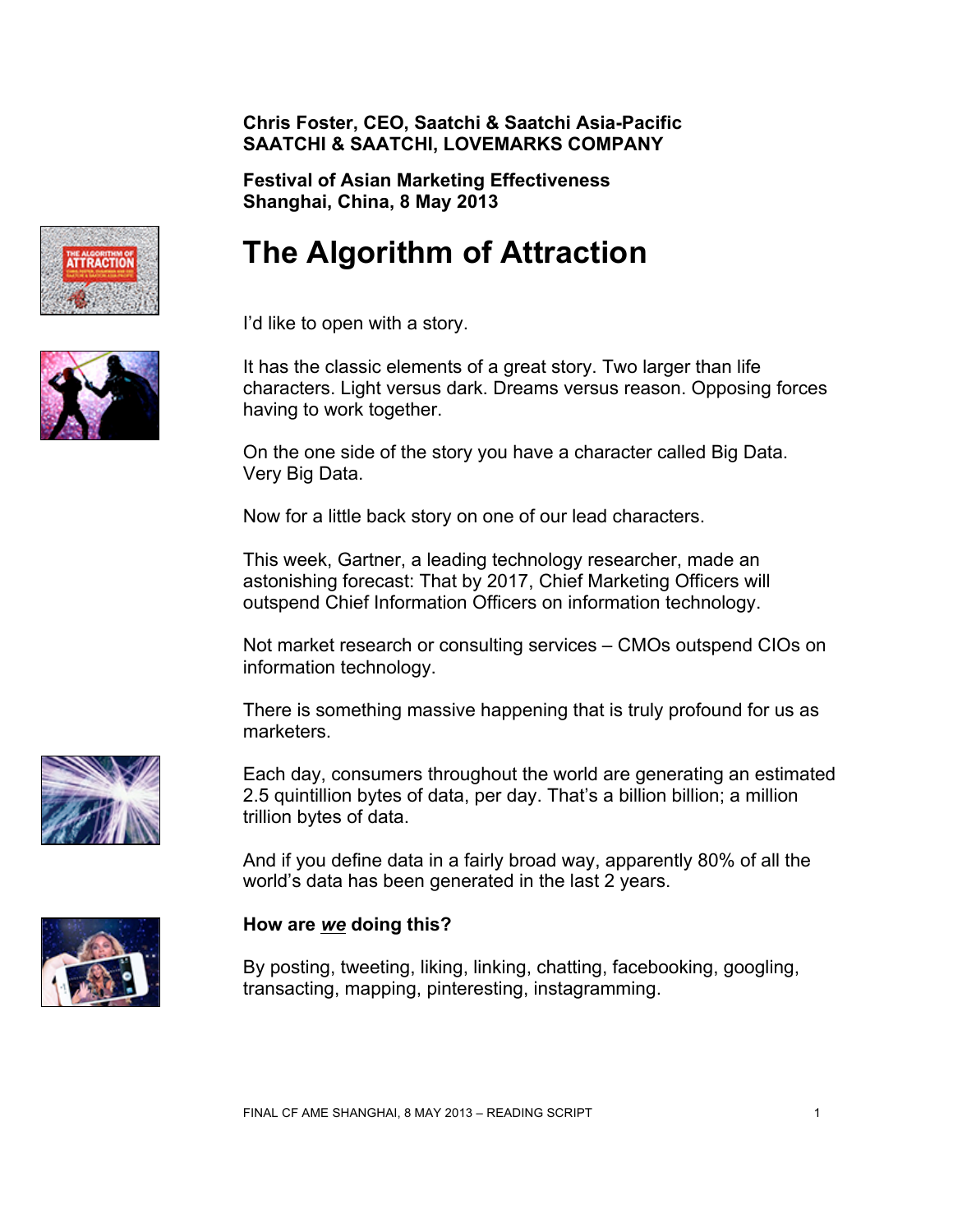#### **Why are** *we* **doing this?**



Because it is human nature of create, share, dare, celebrate, show-off, mouth-off.

#### **What are** *we* **doing about this?**

We are data mining, excavating, extracting, crunching, statisticallymodelling, doing predictive analysis and customer lifetime valuations, visualizing, automating, tracking, micro-targeting and data dashboarding, all in the environment of massively scalable systems.

#### *Why* **are we doing this?**

To get to perfection.

To the perfection of customized one-to-one real time marketing.

To get to the perfect pitch.

To the perfect algorithm, delivered at warp speed, blending preference and price point, optimizing location and available credit.

Are we close to reaching the holy grail of marketing?

The zenith of effectiveness, efficiency and execution? Has all this data on its own gotten us there? The Panacea of the 4Ps.

#### **CASH CONVERTERS '13-13-13'**

I can't help but feel like we're missing something by blindly following the data alone. Or are we missing one essential ingredient that can undo all the zettabytes of computer code invested in this quest for perfection?

Airbus A380 thought they had achieved nirvana through data. The Airbus A380 is configured with the "perfect" auto-landing algorithm. The computer knows the sweet spot on the runway and hits it every time.

This sounds like a good idea until engineers found that having the plane land in the same spot every time caused damage to the tarmac.

In this case, perfection causes peril.





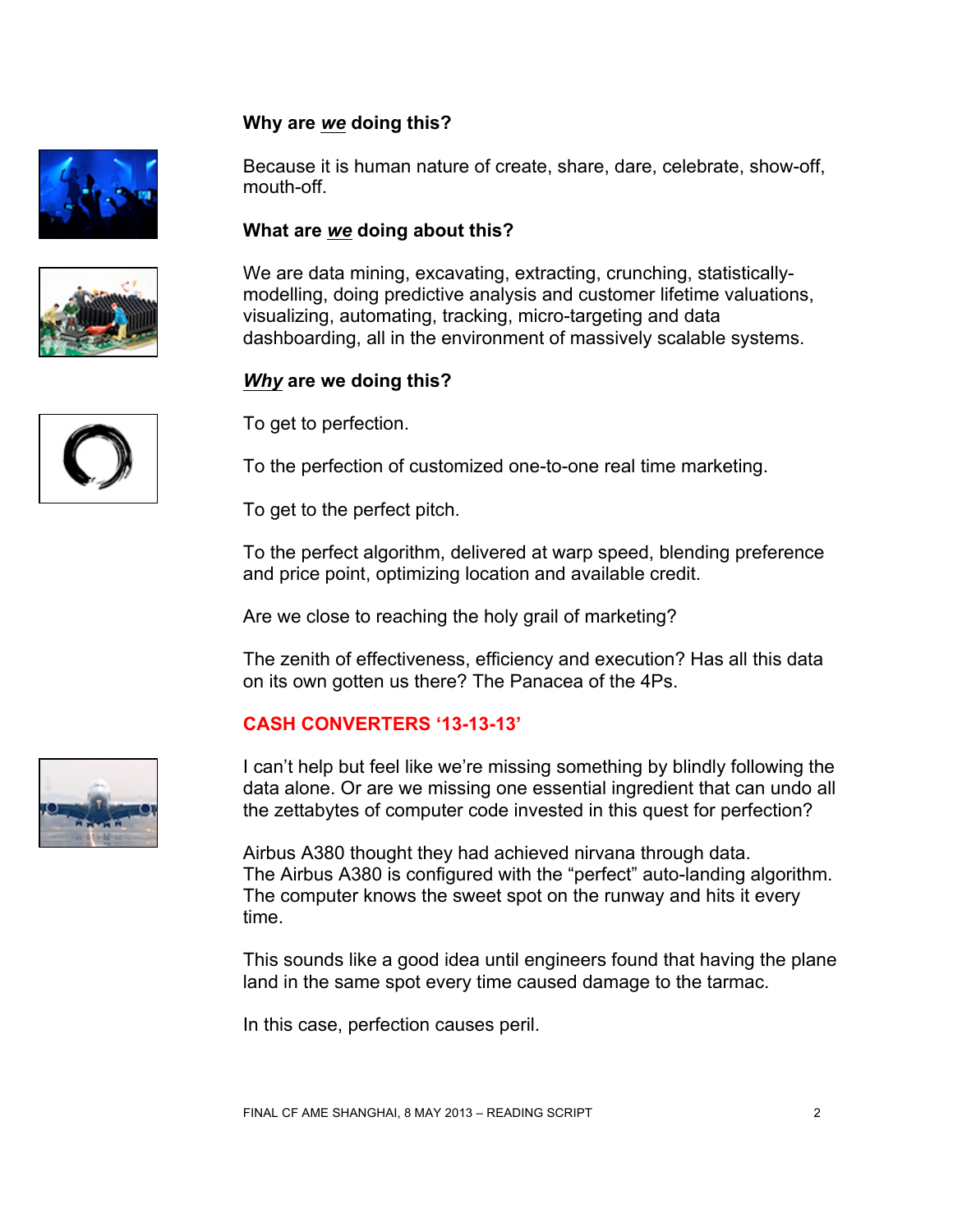So Airbus has now introduced some randomization into the autolanding algorithm. Some human imperfection into the perfect data set, if you will…

The missing ingredient of course is that we are *human*.

Human-beings.

We are the second set of characters in my story: Us; people.

Each with our different hopes, dreams, beliefs, opinions, languages.

Each one of us perfectly imperfect.

We're not creatures of mathematics.

But for some reason we keep creating things like this.

# [SHOW RAV4 CHART]

According to the data, the RAV4 in Australia:

- Sells 16,000 units a year
- Has a buyer whose average age is 46
- Makes \$100K+ a year
- Is 67% white collar
- Has a 50/50 male/female buyer split, although it's perceived as a chick car in some circles
- 34% believe it's desirable
- 48% believe it's reliable

#### **TOYOTA RAV4 'BAD THINGS HAPPEN INDOORS' X 5 (BED, GARAGE, CHEF, HOT TUB, VACUUM)**

How on earth do you get there from the data?!

Yet those five "Live Outdoors" spots leapfrogged RAV4 over four competing models to the top of the market share table.

Indeed we are the product of magic, mystery, a dose of randomness and luck.

The elusiveness of the human spirit, what catches our attention and what we choose to share, defies precise prediction.



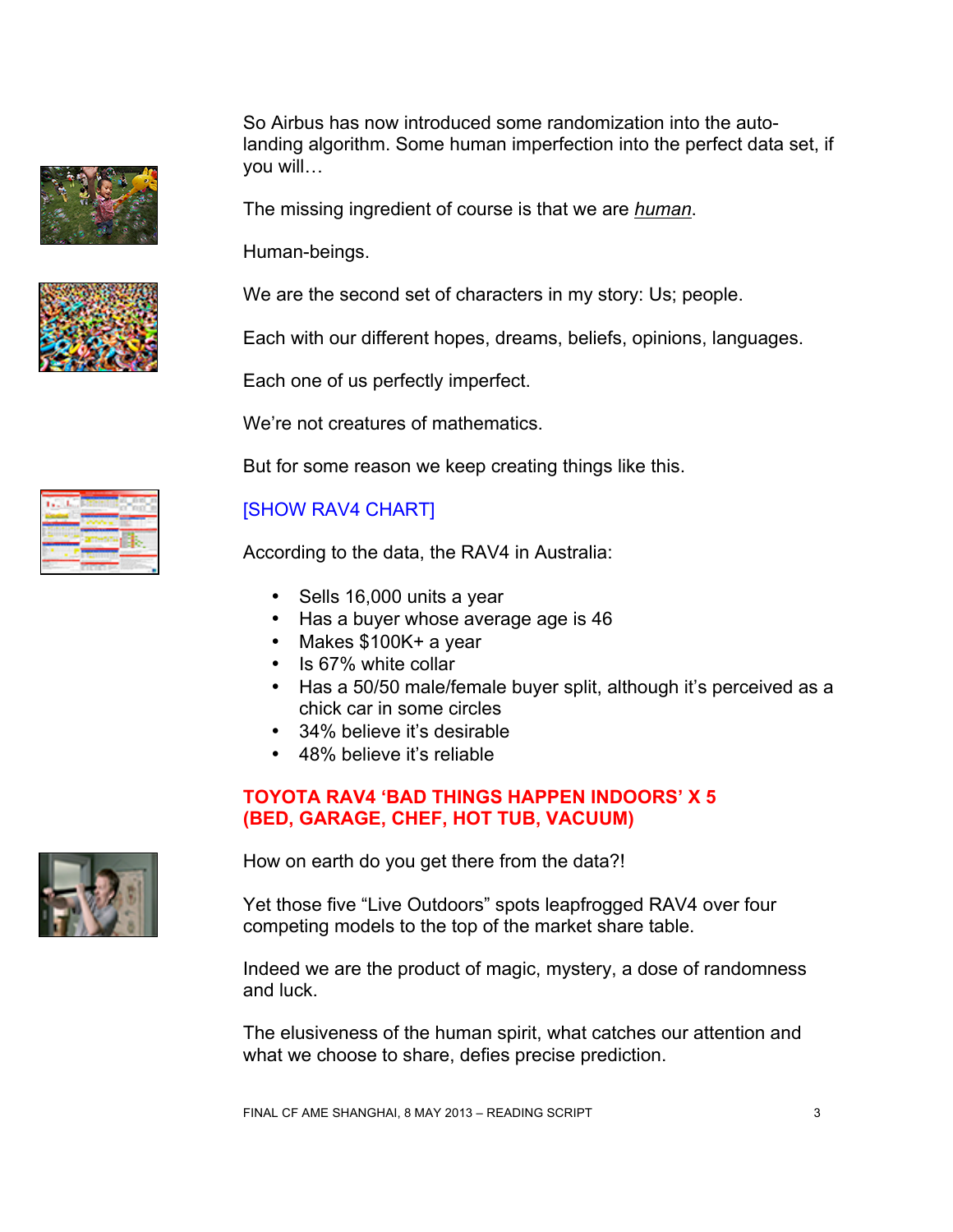How else do we explain Gangnam Style?!

Machines can generalize, map trends, make predictions, serve customized options – all very useful and convenient – but machines cannot completely get into human feelings and emotions.

Only other people can do this.

Creative people.

Insightful people.

With brands that lead and stand for something.

The machine-driven world of Big Data is taking on the character of a "Rogerian therapist."

In psychotherapy, Rogers' method intentionally mirrors the patient. Therapists follow and reflect back what has been said by Clients. They do not lead, and do not stand for any particular point of view.

When we do this as marketers, I believe we pander to our audience. Big Data gives us the trend, the mean. And when you start with an average that's a reflection of what people want, you are doomed to create the average.

This is the **second** flaw in the pursuit of perfect data: forgetting that we human-beings actively seek inspiration, engagement and authenticity. We **want** to be elevated by the brands we choose.

We **prefer** brands with Purpose which show us that more is possible. It's very tempting in this always-on, impulse-driven, instant-everything Age of Now to simply go with what the data holds up as a mirror to people's reality.

But surrendering to the power of the data would be a mistake.

Data without an emotional purpose is not compelling.

Imagine if chefs and composers were replaced by computers. Menus and music would perfect what is already in existence. We would have the perfect hamburger, but not have molecular gastronomy. We would have the most precise sonata but no Dubstep. There would be no innovation, good or bad, and we'd live in a world without sticky notes – that 3M mistake never would have happened!





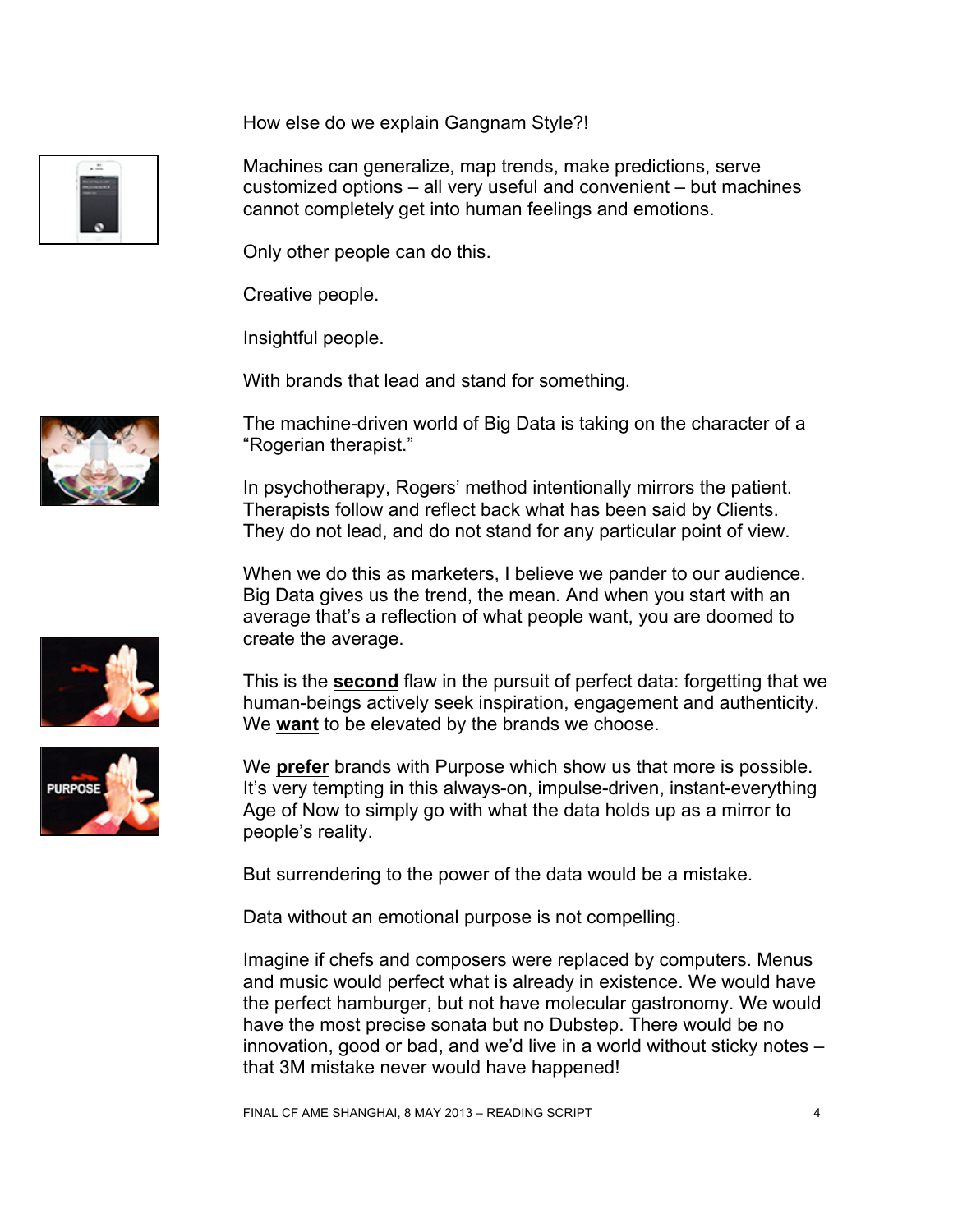Of course we need to use Big Data. We'd be fools not to build strong analytics practices and build dashboards and react in real time to what all of this information is telling us.

But we don't want to be famous for the depth of our data and breadth of our analytics.

At Saatchi & Saatchi we remain staunch believers in the unreasonable power of human creativity.

We believe that data simply leads to conclusions.

Emotion, however, leads to action.

And we are in the action business!

# **PAMPERS 'STAIRS'**

My goal today is to acknowledge that Big Data is important and not to be ignored, but to reserve top billing for Big Emotion. This is where we have been experimenting for the past decade to understand the basis of authentic and sustained relationships between people and brands.

This experiment, this journey, is called Lovemarks – the future beyond brands. Because our belief is that brands are dead, strangled by sameness, parity, ubiquity.

The future sits with those super-evolved brands we call Lovemarks.

I will share our experience and hard evidence that Love actually works to deliver superior volume, share, margin, preference and loyalty.

This subject seems to me to be of great importance in Asia, the new pivot of the world. Because, despite the scale, wealth and intelligence of its peoples, Asia has produced only a handful of global Lovemarks.

Take away cars and electronics (i.e. "machine brands") and Asia has produced almost no brands of global note. Contrast this with the relatively tiny city of Seattle that has produced no less than four.

This is the challenge of our future as Asia moves from low cost manufacture to designing brands and services people can connect with, believe in and aspire to.









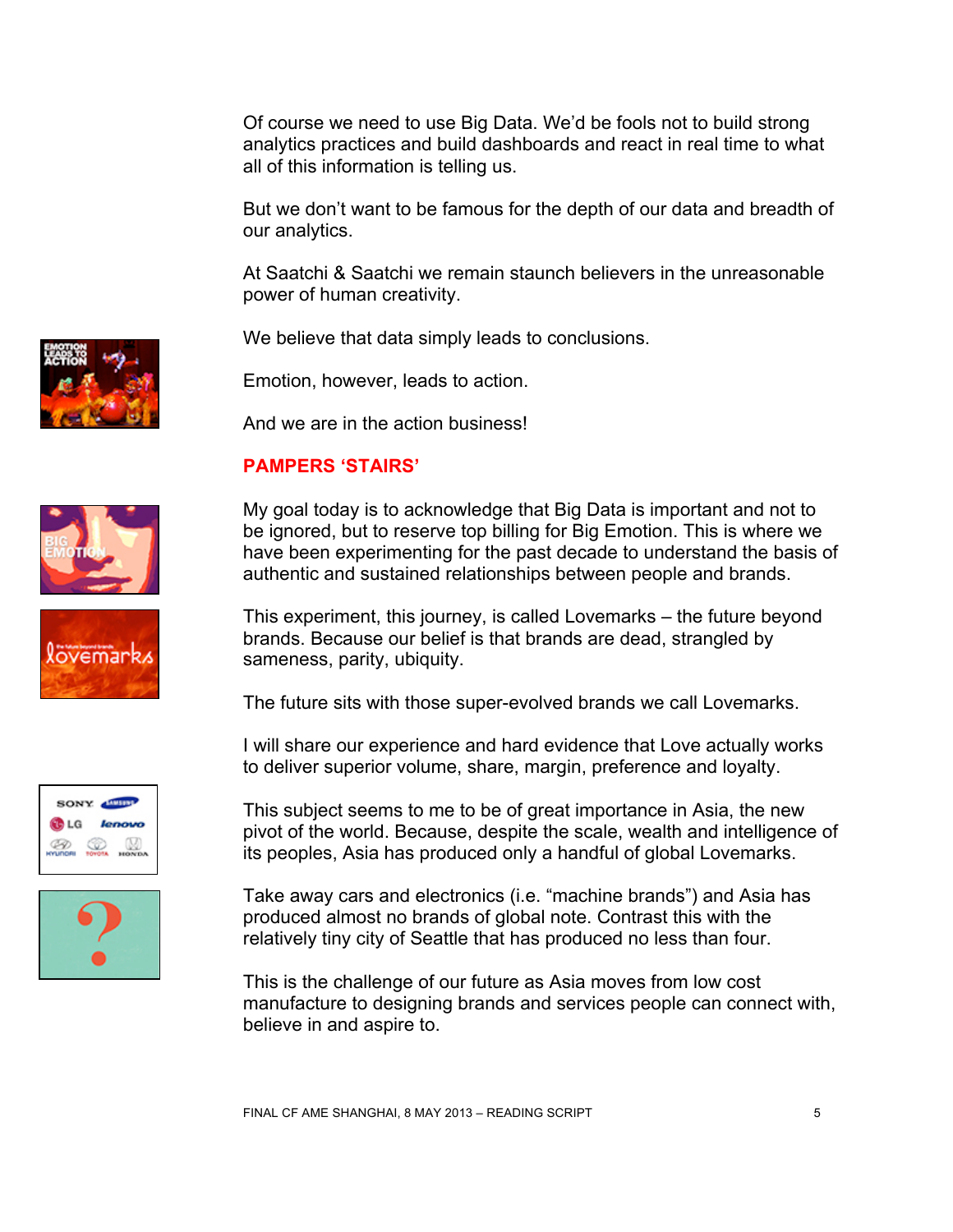

The first element of a Lovemark is Respect.

Respect has three ingredients: Performance, Trust and Reputation. The product has to work; it has to be safe; and it has to stand for something that people can identify with.

These are all rational ingredients. All must-haves.

Notice these three factors are very measurable with hard data.

But on their own, they are not enough to help brands break out of a parity straitjacket.

The second element of a Lovemark is Love, which also has three ingredients: Mystery, Sensuality and Intimacy. Far more intangible and subjective, and hard to measure.

These are **not** things you learn about at business school (but you should).

Mystery is about storytelling; fusing the past with the present and the future; and infusing brands with inspiration, passion and constant surprise.

Sensuality is how to invoke the five senses. Most brands think in one or two senses at the most. Lovemarks are crafted to evoke responses across all the senses.

And Intimacy. How do we get close to our consumers, touch them, whisper to them, and demonstrate through design and empathetic delivery that we understand them.

# **CCTV 'FATHER'S LIE'**

Lovemarks experience and validation gave us our own algorithm. The algorithm of attraction!

It looks like this:  $R(P+T+R) + L(M+S+I) = LOVEMARK$ 







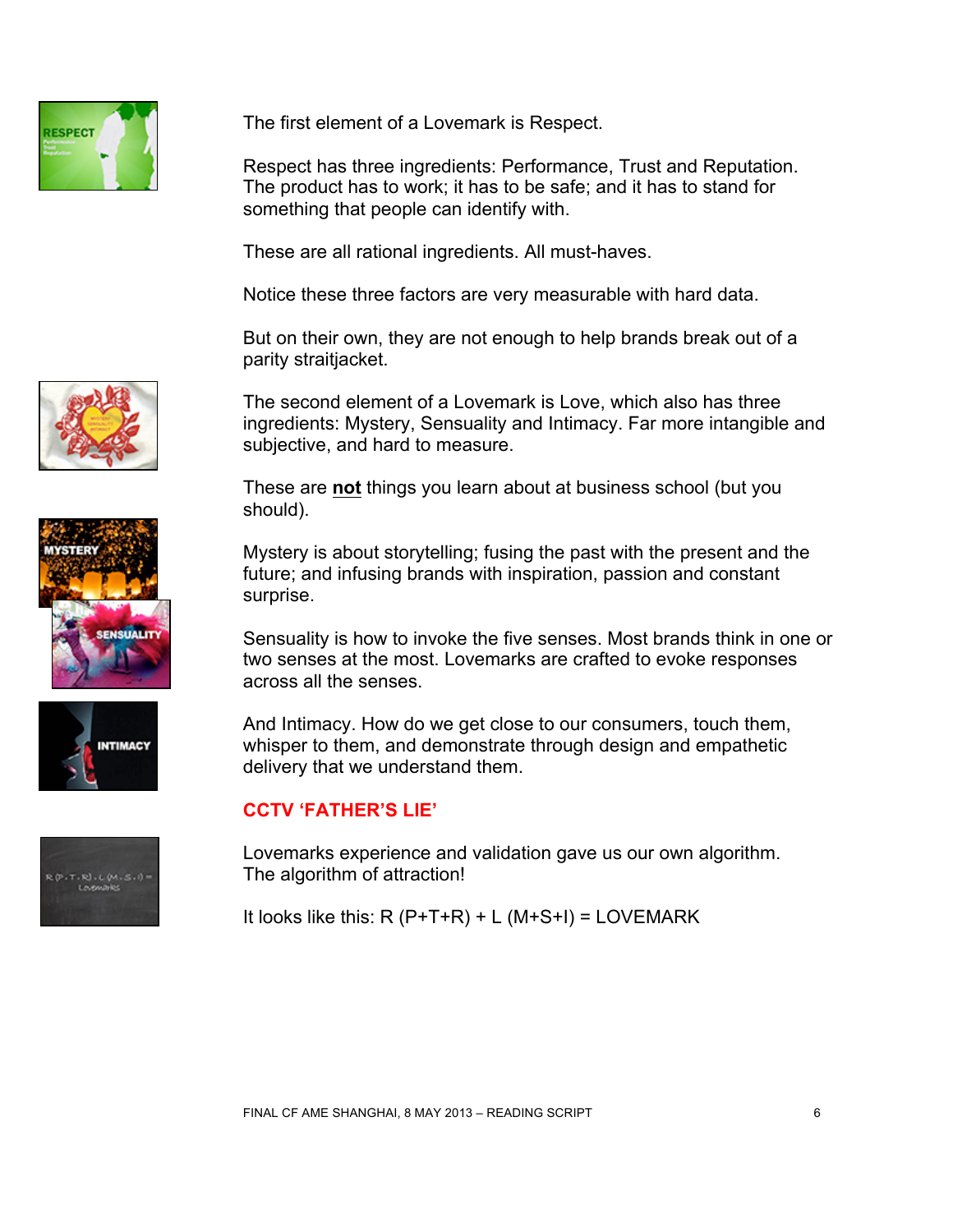





Here's how we map a Lovemark on the Love/Respect Axis.

Commodities are low in Respect and low on Love, and in our research, consumers assign a surprising number of brands to this segment.

High Love but low Respect puts you in the Fad zone. Novelties that are here today gone tomorrow. Great for launching movies and music, fast turnaround fashion (i.e. Rubik's cube, Crocs).

Most Brands have high Respect but low Love. Top parity performance, benefits, attributes but low on emotional heat.

Lovemarks are high of performance AND high on emotional engagement.

Independent validation showed that growing Love and Respect **can increase buying intention for a product by as much as seven times.** Even if your brand has high Respect already, you can double volume by increasing Love and becoming a Lovemark.

The dominance of emotional factors in consumer purchase decisions is a compelling reason to take this data seriously. Our research determined that **emotional rather than functional factors made up 63% of the purchase decision for cars, 75% for food and 85% for magazines and so on.** This is equally true on business-to-business purchasing as well as consumer goods.

We've also learned that consumers are tough judges, brutal even.

AMR Research in London, a Saatchi & Saatchi associate company, has developed a deep pool of knowledge about what makes a Lovemark.



AMR's proprietary research which surveyed 4,000 brands across 100 product and service categories, in 50 countries, has shown that less than 10% of all the brands qualified as Lovemarks (i.e. high in Respect and high in Love).

The conviction in our method was the first thing that kept us on the Lovemarks journey. The second and most compelling factor has been the voice of the consumer.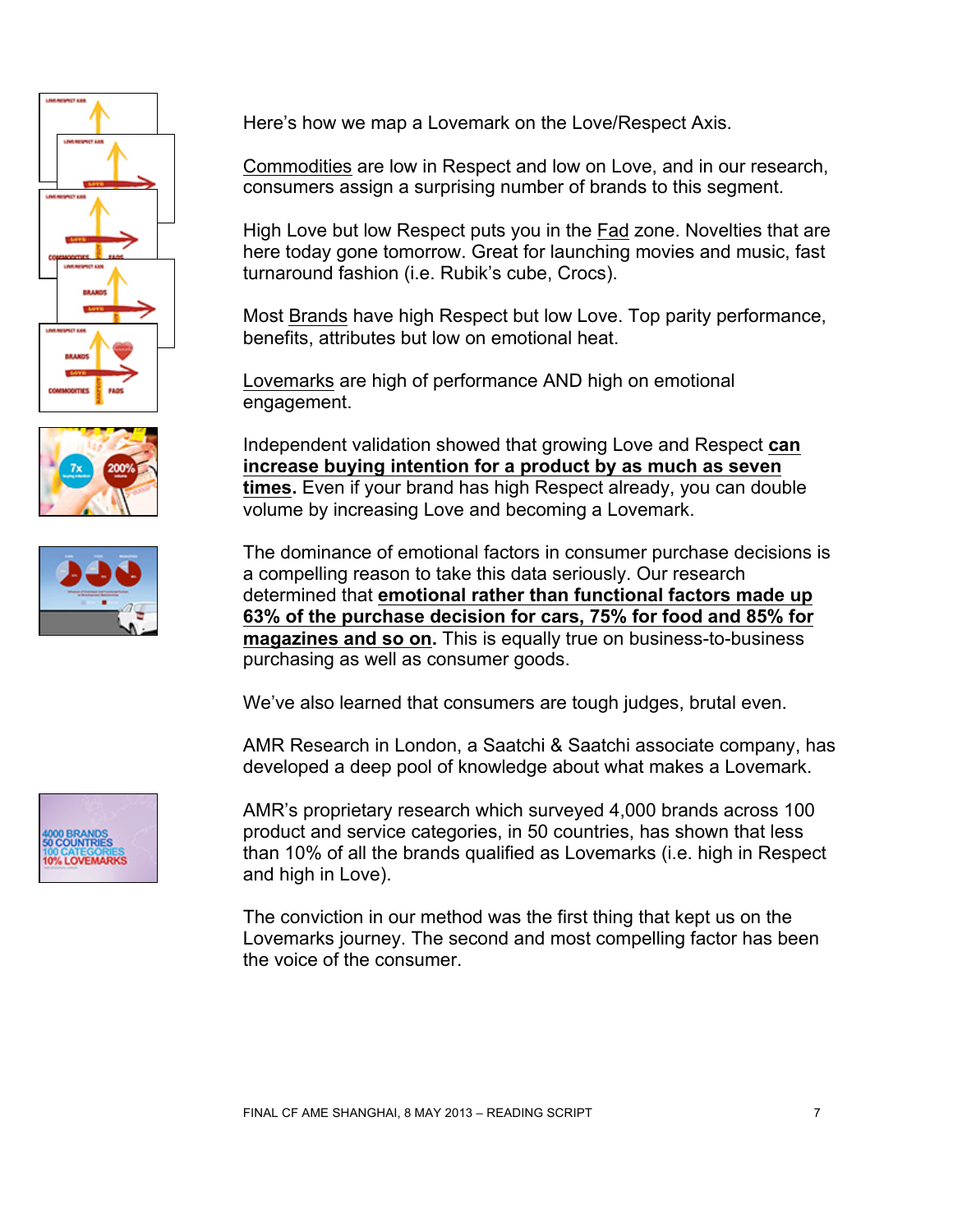People got the Love conversation intuitively and they sent us stories, thousands of stories about **the things they love**: the usual suspects such as cars, burgers and beer, but also shoes – ask any woman! – soap, shampoo and even exotic products like step ladders and chain saws.

Lovemarks.com has become our crowd-sourcing hub for stories about Lovemarks.

To give you a flavor, this is what Dimas in Indonesia wrote about his Fender guitar: "Whenever I touch this machine, the character from this six string echoes through my mind. I can bend your mind with this. I can bend your heart with this."

Fender makes \$700 million in annual sales in 85 countries and relies totally on the sort of emotional connection that Dimas has expressed.

#### **WESTPAC 'GUITAR'**

For the guitar aficionados in the audience, it was of course an Epiphone but it was the only guitar ad in our inventory.

Peoples' stories about their Lovemarks often refer to **childhood memories**.

June from Singapore says: "When I was eight, my mum gave me a sample Chanel bottle. Every time I smell it, I am reminded of how grown-up I felt the first time I wore it."

This is real brand intimacy and it is almost impossible to arrive at via Big Data.

But what do childhood memories have to do with the fast-moving, digital, Age of Now?

In the digital age, ROI equals Return on people's Involvement.

Here's an example from a telecommunications company in the Philippines who, conscious of the constant price and service parity in their market, decided to take a chance on love….

# **PLDT 'ANNA BANANA' CASE STORY EDIT**





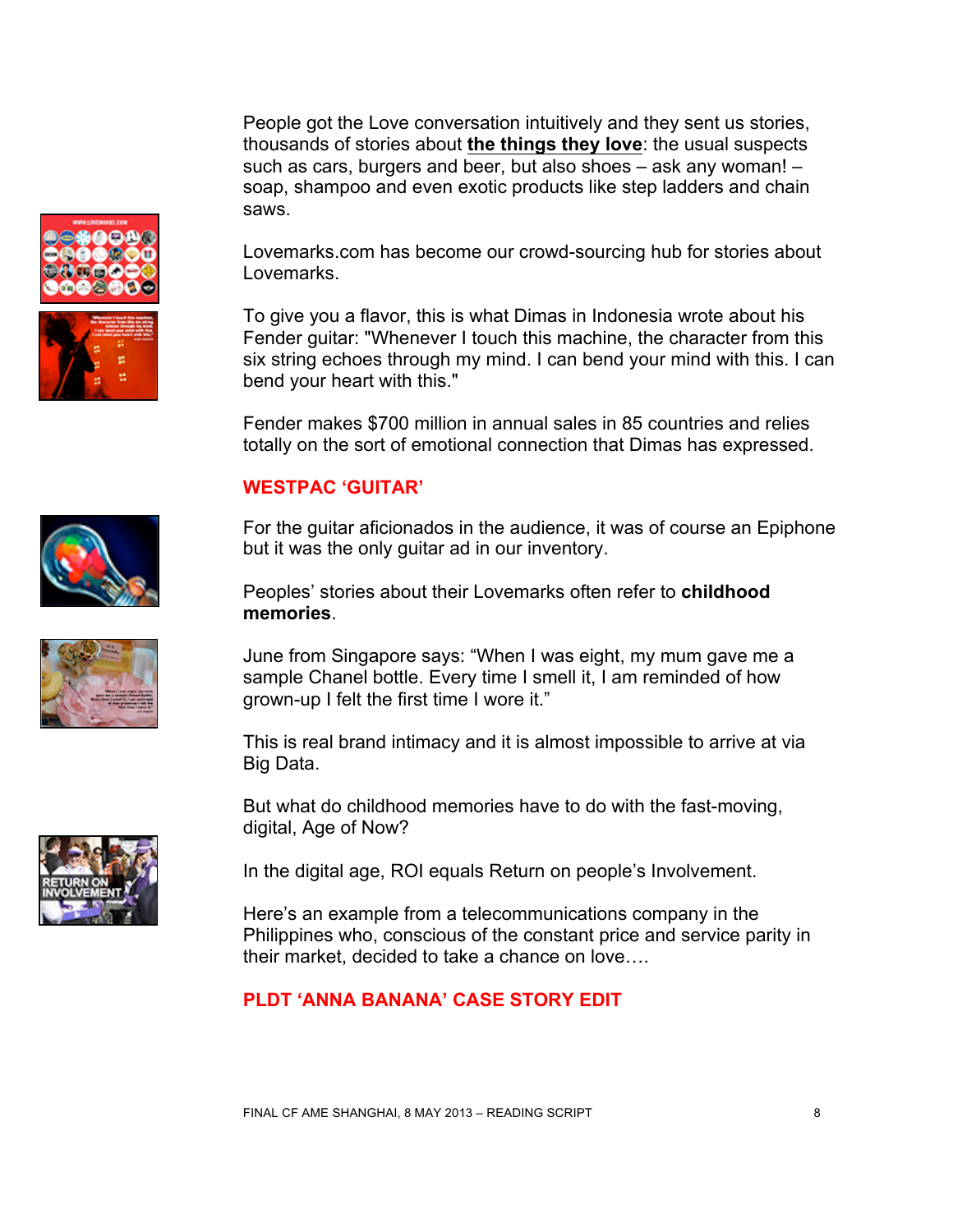

Across Asia we have identified a universal optimism and sense of wanting to **Make the World a Better Place**. Despite scandals and natural disasters, for most consumers in Asia life is getting better - they have more to spend, and they can see a better future ahead for their children. What used to be the American dream is fast becoming the Asian Dream. My next story taps into this universal hope for a better future.

#### **SAFEGUARD 'GERM STAMP'**

All of these personal revelations cannot be generated by computer, mined from search data or credit card transactions. Big Data is helpful for the broad understanding patterns of behavior, and informing our judgment but Big Emotion is critical for developing intimate relationships and communication platforms.

Loreworks







Lovemarks has become the way of life for our company and at the Cannes Lions International Festival of Creativity in June we are launching *Loveworks: how the world's top marketers make emotional connections to win in the marketplace.* 

Effectiveness is the theme of this conference so results are the order of the day. Numbers matter.

*Loveworks* is a book of 20 case stories that offer market-based evidence that understanding Big Emotion works for clients and for consumers.

*Loveworks* was written by Brian Sheehan, professor at Syracuse University and a former Saatchi & Saatchi CEO in Tokyo, Sydney and Los Angeles. In fact, the engagement of the academic community throughout the world has been one of the unintended positive consequences of this experiment. Lovemarks is now taught in most advertising schools, and there are numerous academic papers on the approach.

Here is a preview of a few cases in *Loveworks*:

**Safeguard**, as we have seen, goes beyond selling soap to connect with consumers in developing markets. It focuses on the promotion of health and wellbeing, and positions itself as a "caregiver" and "protector." So what have been the results?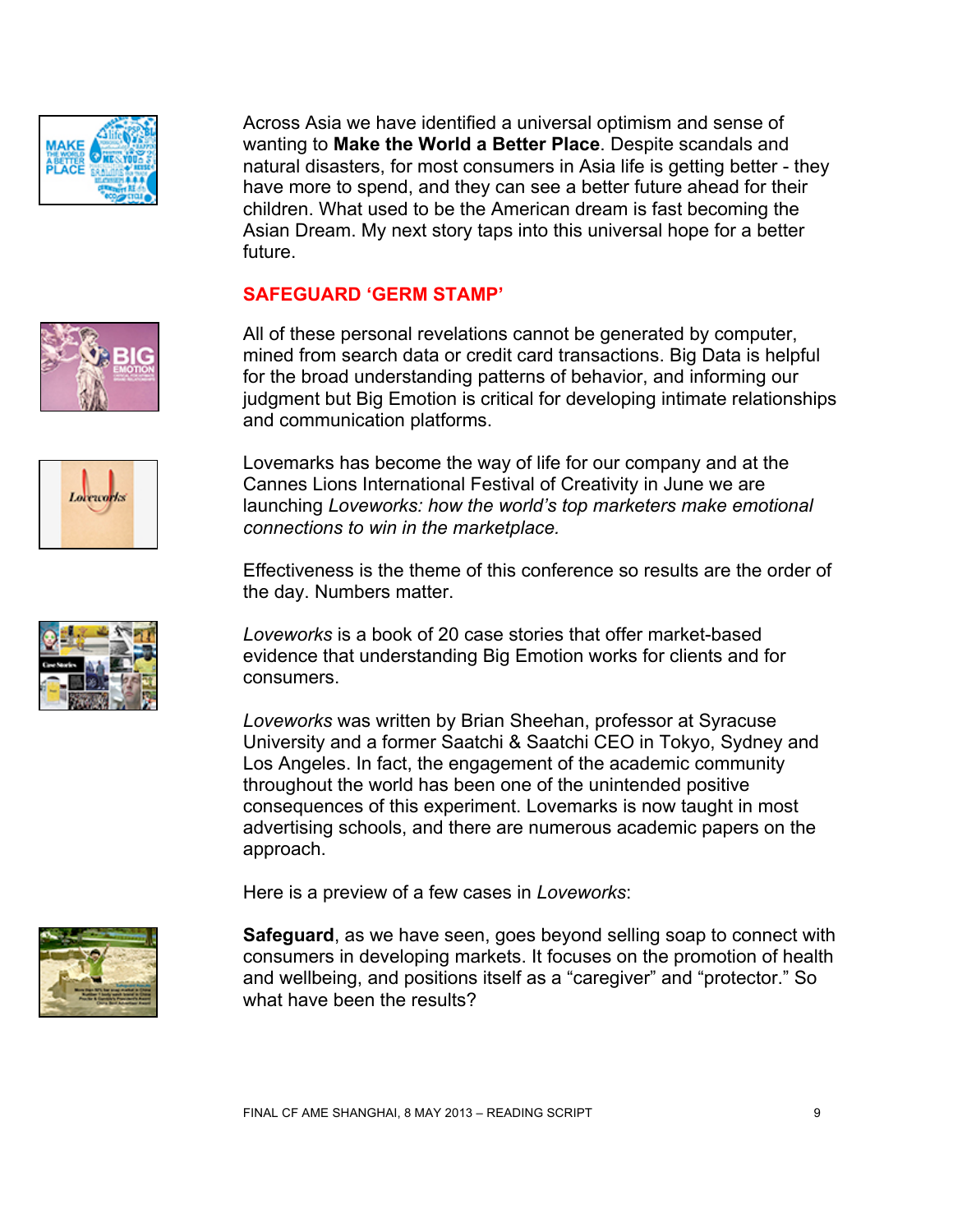**Result:** More than 50% of the bar soap market in China – ask yourselves, what else has a 50% share, or greater, in China? Safeguard is the #1 body wash brand in China. The range of awards attracted includes the Red Cross Philanthropist Award, China Best Advertiser Award, Procter & Gamble's President's Award.

**Reebok** looked to the past to introduce a new product in the Japanese market. It connected with the collective memory of its target audience, building on people's nostalgic connection with the well-loved Japanese fitness program, Rajio Taiso.

**Result:** Received 2.3 million views; gained \$7 million of free media coverage; second most viewed online video in Japan in its year (2010).

Now a case from a different continent that is compellingly relevant. By building on their understanding of the importance of an aspirational role model in developing markets, **Guinness** identified the uplifting idea that 'there is a drop of greatness in every man'. This idea of course elevates both the drinker and the brand. So how well did it work?

**Result:** The number of people who adored Guinness grew from 22% to 61%; Guinness sales doubled two years ahead of schedule; brand awareness in key countries reached 95%. Guinness is the clear #1 brand in Nigeria, Africa's most populous country.

These few simple revelations were all emotional, human and profoundly commercial.

The results were derived less by smart computers than by smart creative people, planners and by the sweat and effort of brand managers.

That's why Big Data is only half the equation.

At Saatchi & Saatchi, the algorithm lives not in the machine, nor in the mind, but in the human heart.

Love cannot be commanded. It cannot be demanded.